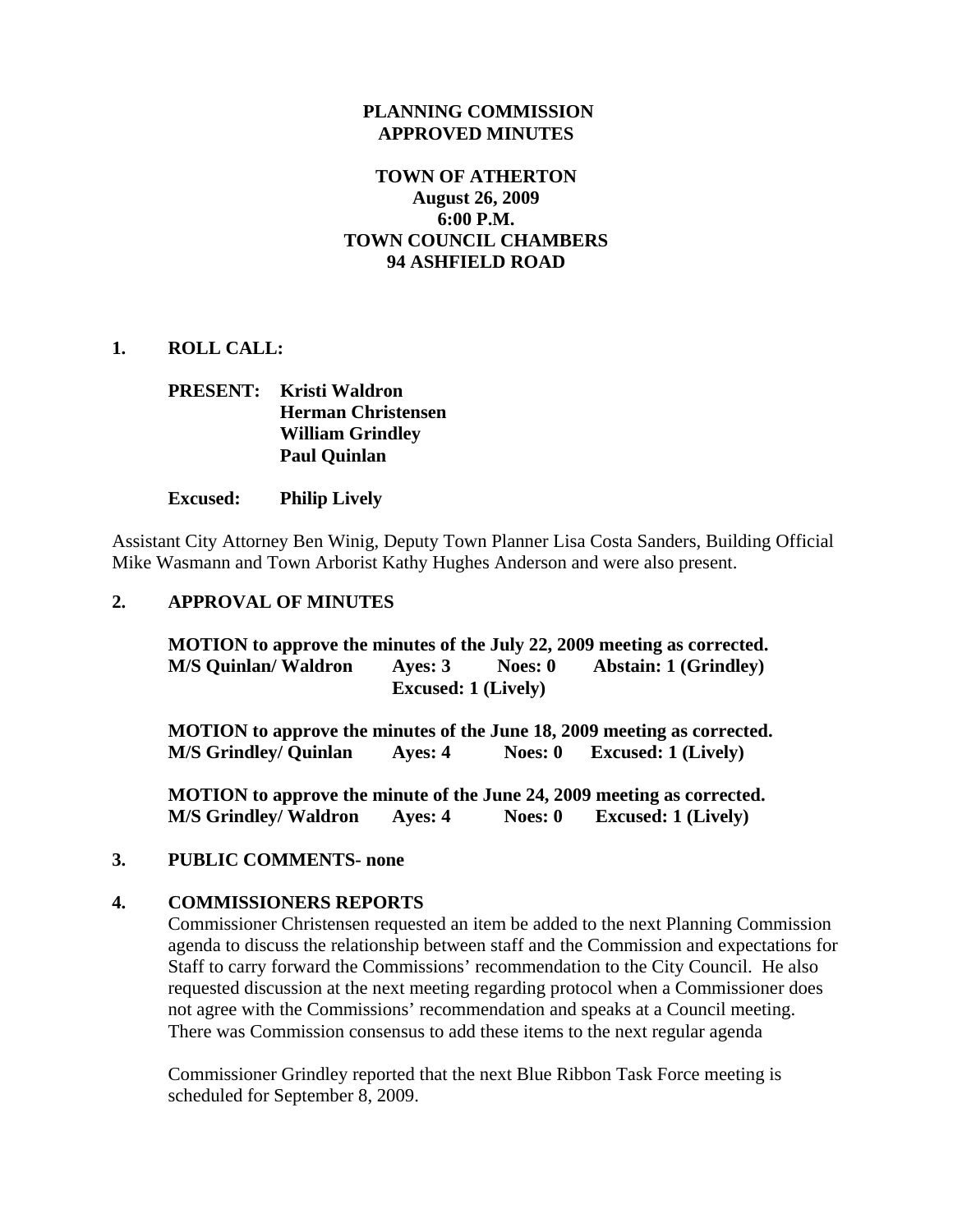August 26, 2009, Draft Planning Commission Minutes Page 2

### **5. GENERAL PLAN COMMITTEE REPORTS**

Commissioner Christensen reported that the General Plan Committee is scheduled to meet on September 2, 2009 to discuss green building.

## **6. STAFF REPORTS**

Lisa Costa Sanders reported on the City Council's action on the Zoning Code update and distributed a typed excerpt of the meeting minutes as prepared by the Deputy City Clerk. She stated that the Council referred the requirement for a 20' setback for entry gates to the Planning Commission for consideration with smaller lots. The Council removed the new lighting provisions and removed the provision to allow 8' tall fences. The Council added a new provision for smaller lots in the R1-A district for intrusion of light wells and bay windows.

Commissioner Christensen asked if the Planning Commission could request the City Council reconsider its decision.

Assistant City Attorney, Ben Winig indicated that a Commissioner could request the City Council continue the public hearing on the zoning code until the Planning Commission could meet and review the City Council's action. Lisa Costa Sanders stated that Staff is recommending the City Council continue the public hearing to the October 21, 2009 meeting to provide time for the Commission to review the new provision added to the R1-A zoning district.

## **REGULAR AGENDA**

# **7. Master Plan Update-1000 El Camino Real-**Menlo College Master Plan update for 2009

Deputy Town Planner, Lisa Costa Sanders introduced Robert Talbot of Menlo College.

### OPEN PUBLIC HEARING

Mr. Talbot stated that the Master Plan update includes their projected enrollment numbers through 2012 and highlighted the school's accomplishments over the past year.

Chair Waldron noted that the enrollment numbers vary by 20 students from year to year, but are projected to increase by 80 students for the 2010 school year. Mr. Talbot noted that this year the school has 580 students and that they had hoped for 680 students.

Commissioner Grindley asked if they should expect any changes to the 2004 Master Plan. Mr. Talbot responded that he hopes to see some changes soon.

Commissioner Chistensen questioned if the school made their tuition goals. Mr. Talbot indicated that because of the economic situation they are pleased with enrollment at 580 students. Commissioner Christensen asked if the current buildings on campus could handle the proposed increase to 720 students by 2012. Mr. Talbot responded in the affirmative.

## CLOSE PUBLIC HEARING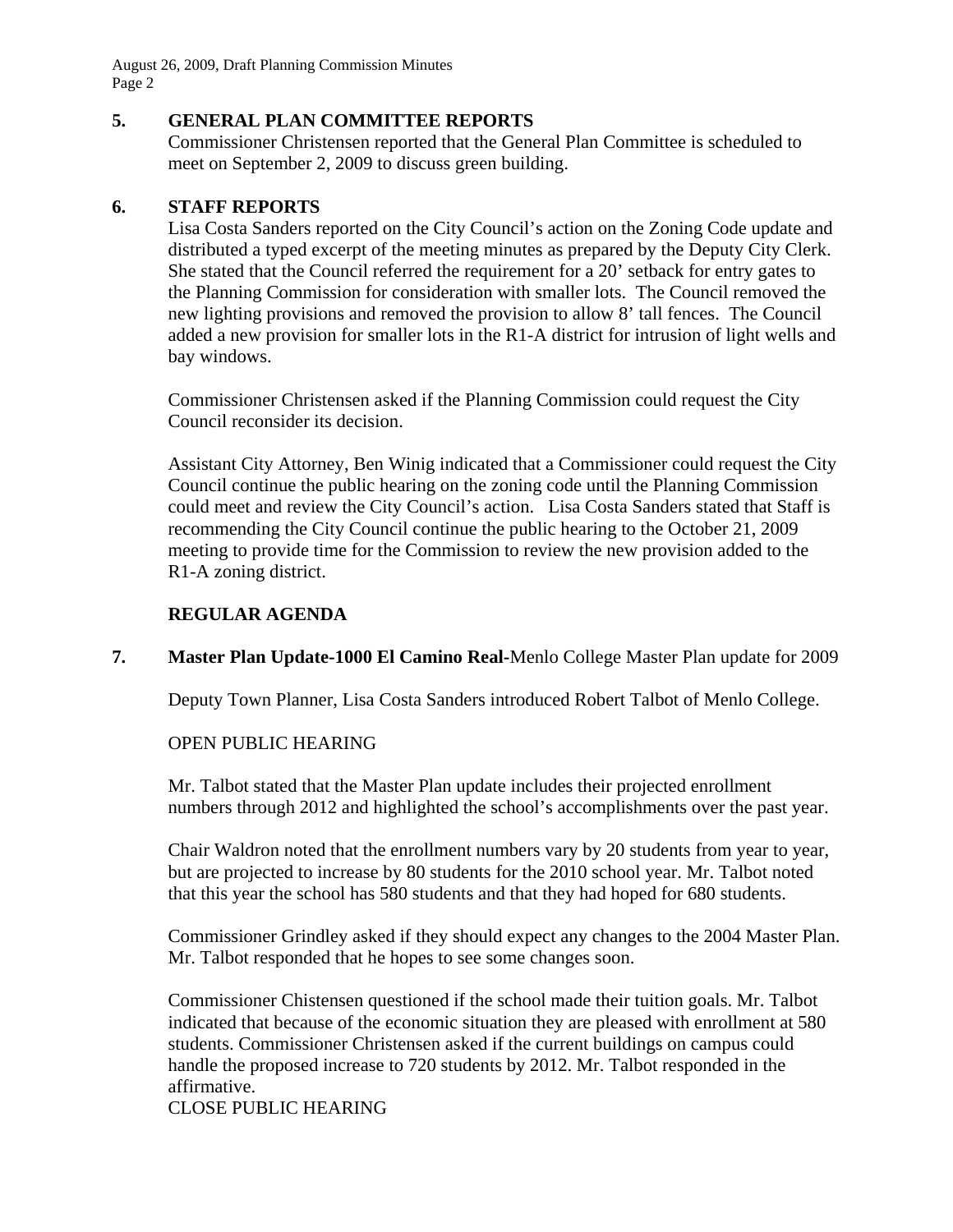#### **MOTION to accept for filing the 2009 annual Master Plan update from Menlo College. M/S Christensen/ Grindley Ayes: 4 Noes: 0 Excused: 1 (Lively)**

**8. Lot Line Redesignation and Heritage Tree Removal Permit- 102 Catalpa-** Lot Line Redesignation to designate Acorn Way as the front of the property line and a Heritage Tree Removal Permit to allow the removal of one heritage tree. Atherton Municipal Code Sections 17.60.050 and 8.10

Deputy Town Planner, Lisa Costa Sanders presented the staff reports and noted staff's recommendation for approval of the lot line designation and denial of the heritage tree removal permit

Commissioner Grindley confirmed that in order to construct Plan B as presented by the Architect, the front property would remain along Catalpa Drive. Ms. Costa Sanders responded in the affirmative.

Commissioner Quinlan requested a clarification on the staff report relating to the tree removal. Ms. Costa Sanders clarified. He further questioned how the redesignation is a consistent pattern of development within the area. Ms. Costa Sanders responded it is not inconsistent.

Commissioner Quinlan questioned the life term expected within the arborist's report for the tree.

Town Arborist, Kathy Hughes Anderson reported that a tree in its native environment can live 400-500 years. It is impossible to determine the life expectancy of a tree given the variables today. She further noted that with care, trees not in their native environment could be expected to live 50-100 years.

### OPEN PUBLIC HEARING

Jude Kirik, Architect Pacific Peninsula Group, reviewed the project details. He indicated that the removal of the one tree would be beneficial to all and without the tree removal they do not need the lot line redesignation. He stated that they have no issues with the proposed replacement trees and would go above and beyond with landscaping

Commissioner Christensen confirmed that if the heritage tree removal was not granted, that the other trees on the lot would not suffer, and assumed that the owners would maintain all the trees on the property.

Mr. Kirik indicated that there have been suggestions to shorten the tennis court the owners are proposing to build and unfortunately this is not an option.

Matt Johnson, property owner, provided a brief background on his family's reasoning for the lot line redesignation and the tree removal, noting that his children are competitive tennis players.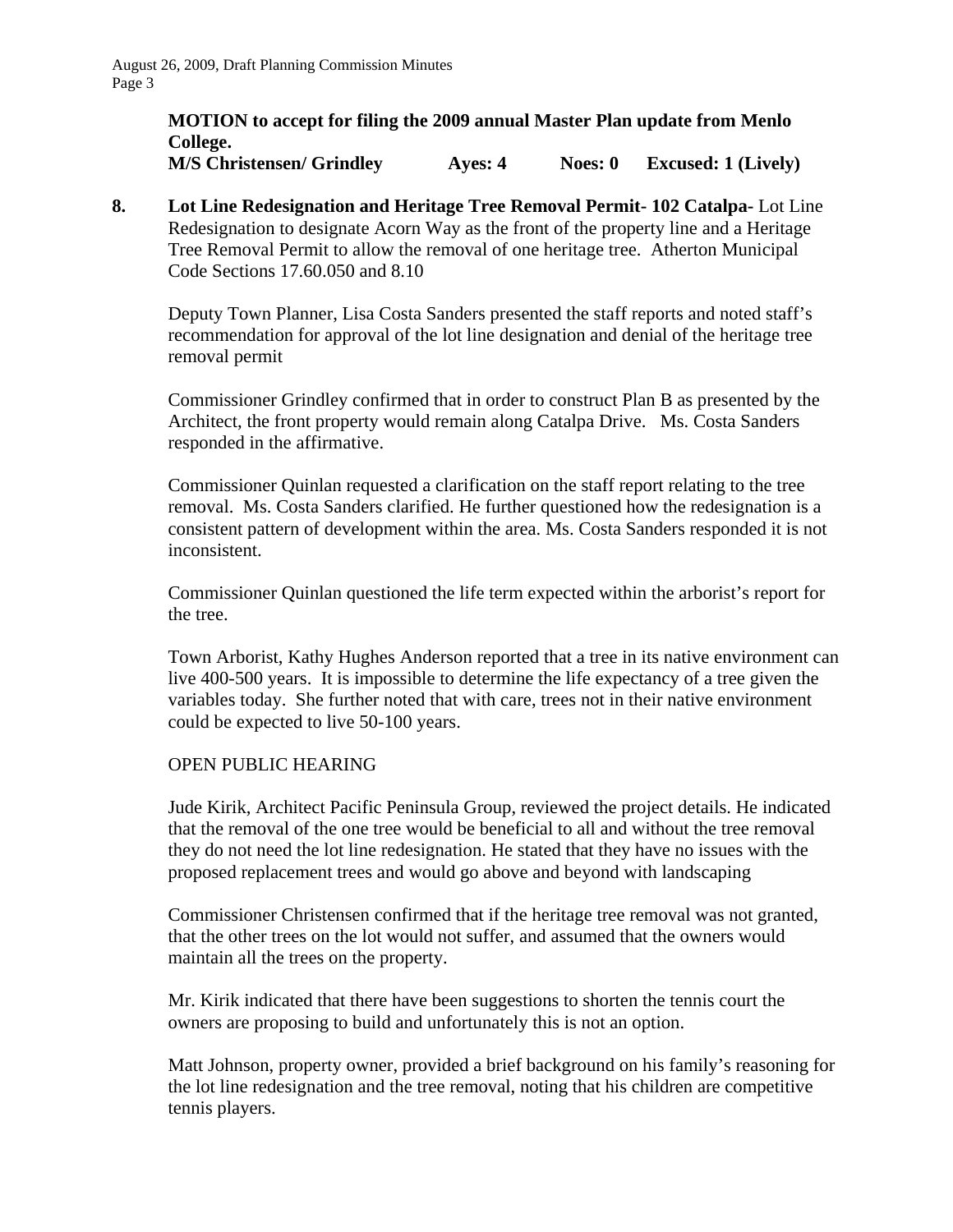Commissioner Quinlan asked if Mr. Johnson had spoken with the neighbors. Mr. Johnson replied that they have written acknowledgement and support from their neighbors at 84 Greenoaks. He has spoken with other neighbors but does not have anything in writing.

Steve Hoffmann, 96 Greenoaks, stated he has reviewed both proposed site plan options A and B and noted he would greatly would prefer option A. He questioned what sort of lighting would be used.

Chair Waldron responded there would be no lights on the tennis court.

Mr. Hoffmann also noted that he'd like to make sure that the air conditioning unit is not near the property line.

Chair Waldron indicated that there would be a screening plan in place with the new construction.

Commissioner Christensen also indicated that the HVAC equipment should be placed towards the inside of the property.

Mr. Johnson also stated that he would work with his neighbor when the plans for the property are more fully developed.

# CLOSE PUBLIC HEARING

Commissioner Quinlan stated that he visited the property and feels as though the tree is in reasonable shape however looking at the shape of the lot, if the only feasible place to put the pool and tennis court is as discussed, he would support the tree removal and lot line redesignation.

Commissioner Christensen stated he also visited the site and does not think that this specific lot is set up to have a tennis court, pool, guesthouse and main house. He expressed his support for retaining the tree and support for the lot line redesignation.

Commissioner Grindley expressed his support for retaining the tree and support for approving the lot line redesignation.

Chair Waldron noted this is a fairly difficult case; there are not many trees on the lot. She further noted that because of what the General Plan has set forth, she would support retaining the tree and does not have any issues with approving the lot line redesignation.

Commissioner Quinlan expressed his concern with the correlation between the heritage tree preservation ordinance and the General Plan. Assistant City Attorney, Ben Winig indicated that the Zoning Ordinance and the General Plan need to be read together.

**MOTION to deny the Heritage Tree Removal Permit for the removal of one heritage tree at 102 Catalpa, based on the finding that the removal of the tree would be contrary to the purpose and intent of the general plan.**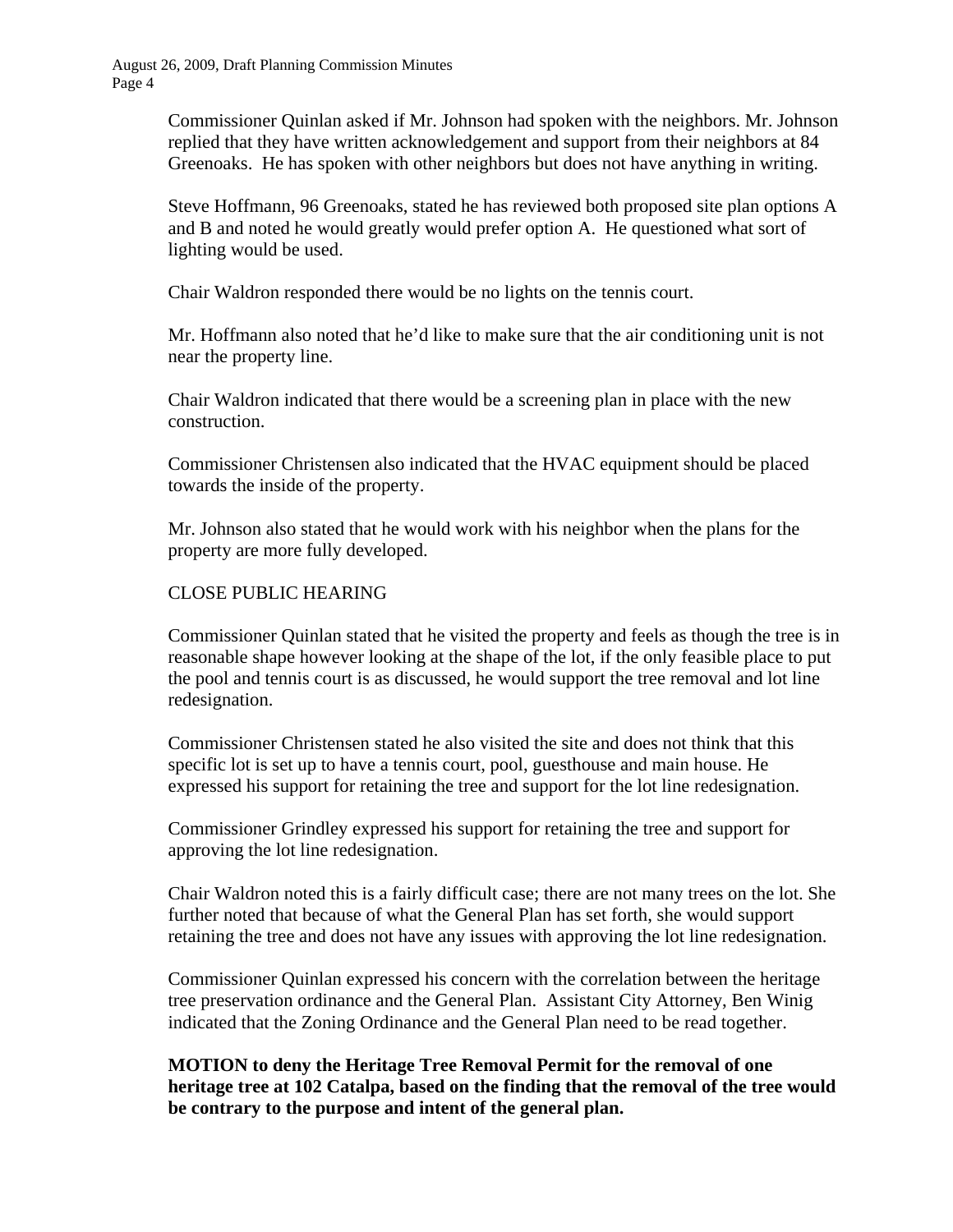**M/S Christensen/ Grindley Ayes: 3 Noes: 1 (Quinlan) Excused : 1 (Lively)** 

**MOTION to approve the Lot Line Redesignation to designate Acorn Way as the front property line at 102 Catalpa, based on the following findings and for the reasons incorporated in the staff report and subject to the conditions listed in the Draft Lot Line Redesignation Certificate.** 

**M/S Waldron/Grindley Ayes: 4 Noes: 0 Excused : 1 (Lively)** 

## **Findings:**

- 1. The proposed lot line redesignation will not be detrimental or injurious to persons, property or improvement in the vicinity and will not be detrimental to the public health, peace, safety, comfort, general welfare or convenience.
- 2. The proposed lot line redesignation for the subject site is consistent with the Town of Atherton General Plan and the purposes of that plan and the Zoning Code.

Chair Waldron advised of the 10-day appeal period.

**9. Excessive Height Permit and Heritage Tree Removal Permit- 98 Stevenson Lane-**Excessive Height Permit for a new residence at a height of 32' with sidewalls at a height of 23' and a Heritage Tree Removal Permit to allow the removal of five heritage trees. Atherton Municipal Code Sections 17.20.040 and 8.10

 Deputy Town Planner, Lisa Costa Sanders presented the Staff report and indicated staff support for the excessive height permit and for the removal of trees #33 and #26.

 Commissioner Christensen questioned the condition of tree #26. Town Arborist, Kathy Hughes Anderson indicated that #26 appears to be drought stressed and co-dominant at the top, however she did feel that it would be able to thrive. Commissioner Christensen clarified that if the tree were cared for it would be ok? Ms. Hughes Anderson responded in the affirmative.

# OPEN PUBLIC HEARING

 Charlie Barnett, project Architect reviewed the proposed plans and explained why they are requesting the excessive height permit and the heritage tree removal.

 Commissioner Quinlan questioned how close tree #32 is to the new residence. Mr. Barnett responded that it would be 6 feet from the foundation and although they could build the foundation around the tree, it would be easier to remove the tree.

Peter Weck, 90 Stevenson Lane, stated that his primary concern is the screening because of the excessive height with the new residence. He further stated that he is also in agreement to not have trees #27 and #28 removed.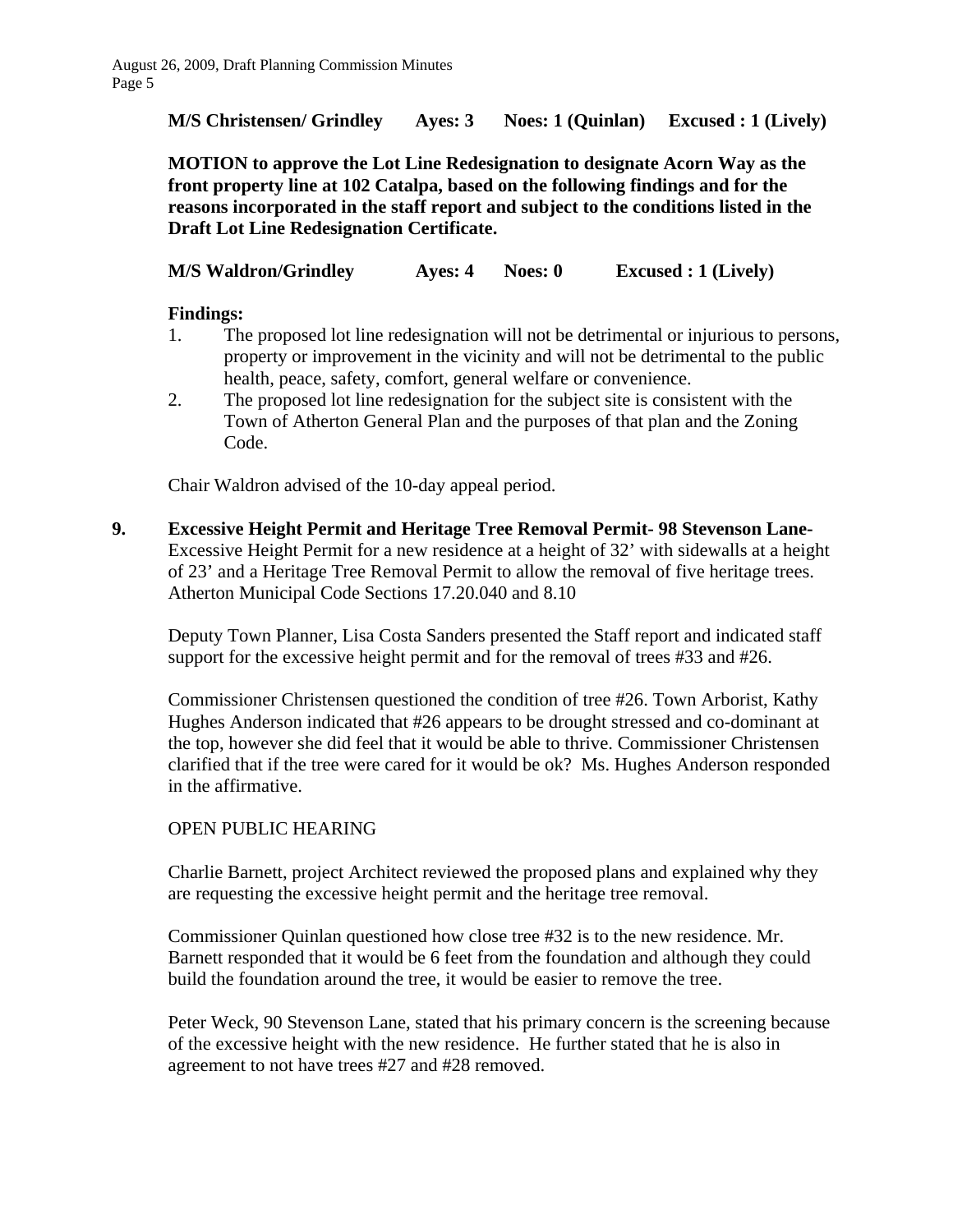Commissioner Quinlan questioned if Mr. Weck had a position on the other trees that are proposed to be removed. Mr. Weck, indicated that they may see some impact with the removal of the redwood but they are not too concerned.

Commissioner Grindley asked if they had seen the proposed plans for the site. Mr. Weck responded that he has looked over them. He further stated that he had requested that the replacement trees be at least 20' in height.

Ms. Hughes-Anderson indicated that they might be able to get something that is 20', depending on the species and would work with the neighbor, property owner and landscape architect to determine what they can do. She further noted that screening is required to be at full growth within 5 years of completion of the project and have recommended that they begin their planting now.

Catherine Strausbery, 97 Stevenson Lane, stated that the homes are not very visible in this area and feels this proposal would impact the property values.

## CLOSE PUBLIC HEARING

Commissioner Grindley noted that he visited the site and walked the property. He further noted that he has no issues with the removal of trees #26, #32 and #34 and would support the excessive height permit as well.

Commissioner Christensen noted he also visited the site but would disagree with his colleague and believes tree #32 and #26 should be retained. He expressed his support for the removal of tree #34 and the excessive height permit.

Commissioner Quinlan expressed his support for the excessive height permit, and would support the removal of trees #26 and #34 and for the retention of tree #32.

Chair Waldron indicated she did not visit the site. She expressed her support for the excessive height and support for the removal of trees #26, #34 and #32, however would suggest that the applicant try to keep tree #32.

# **MOTION to approve the Excessive Height Permit for the new residence at 98 Stevenson Lane based on the following findings and for the reason enumerated in the staff report and subject to the conditions listed in the Excessive Height Permit. M/S Waldron/ Quinlan Ayes: 4 Noes: 0 Excused: 1 (Lively)**

### **Findings:**

- 1. The proposed height exception/residence would be appropriate under the general plan of the town as outlined in this report.
- 2. The proposed height exception/residence at the proposed location will not be detrimental or injurious to persons, property or improvements in the vicinity and will not be detrimental to the public health, peace, safety, comfort, general welfare or convenience.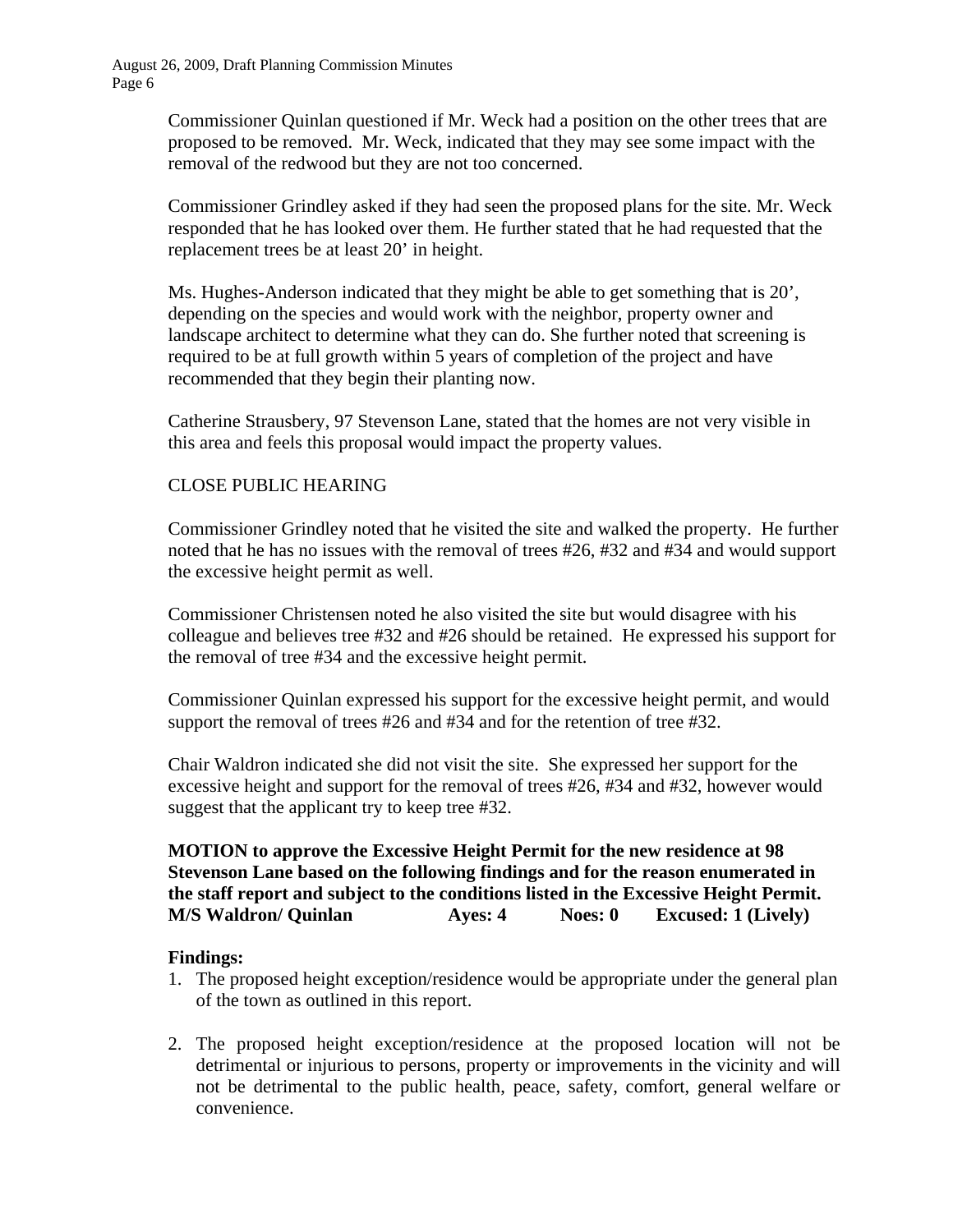**MOTION to approve the Heritage Tree Removal for the removal of tree #34 based on the following finding and subject to the Heritage Tree Removal certificate.** 

**M/S Christensen/Grindley Ayes: 4 Noes: 0 Excused: 1 (Lively)** 

### **Finding**

1. The removal of the heritage tree would not be contrary to the purpose and intent of the Atherton General Plan.

**MOTION to approve the Heritage Tree Removal for the removal of tree #26 based on the following finding and subject to the Heritage Tree Removal certificate with the following additional condition.** 

**M/S Waldron/Quinlan Ayes: 3 Noes: 1 (Christensen) Excused: 1 (Lively)** 

#### **Finding**

1. The removal of the heritage tree would not be contrary to the purpose and intent of the Atherton General Plan.

#### **Additional Condition**

1. Add condition #5 to "Require additional planting of eight (8) large crowning trees and 16- 24" or 36" box size trees to the satisfaction of the Town Arborist".

**MOTION to approve the Heritage Tree Removal for the removal of tree #32 based on the following finding and subject to the Heritage Tree Removal certificate.** 

**M/S Grindley Waldron Ayes: 2 Noes: 2 (Christensen, Quinlan) Excused: 1 (Lively) MOTION FAILED** 

Chair Waldron advised of 10-day appeal period.

**10. Heritage Tree Removal Permit- 36 Irving-** Heritage Tree Removal Permit to allow the removal of two heritage trees. Atherton Municipal Code Sections 8.10

Deputy Town Planner, Lisa Costa Sanders presented the Staff report and indicated staff support.

Chair Waldron questioned if tree #11 would be impacted with the removal of the cedar.

Town Arborist, Kathy Hughes-Anderson stated that the cedar could be removed without damaging the canopy or roots of the other tree.

### OPEN PUBLIC HEARING

David Wilkinson, property owner, made himself available for Commissioner questions.